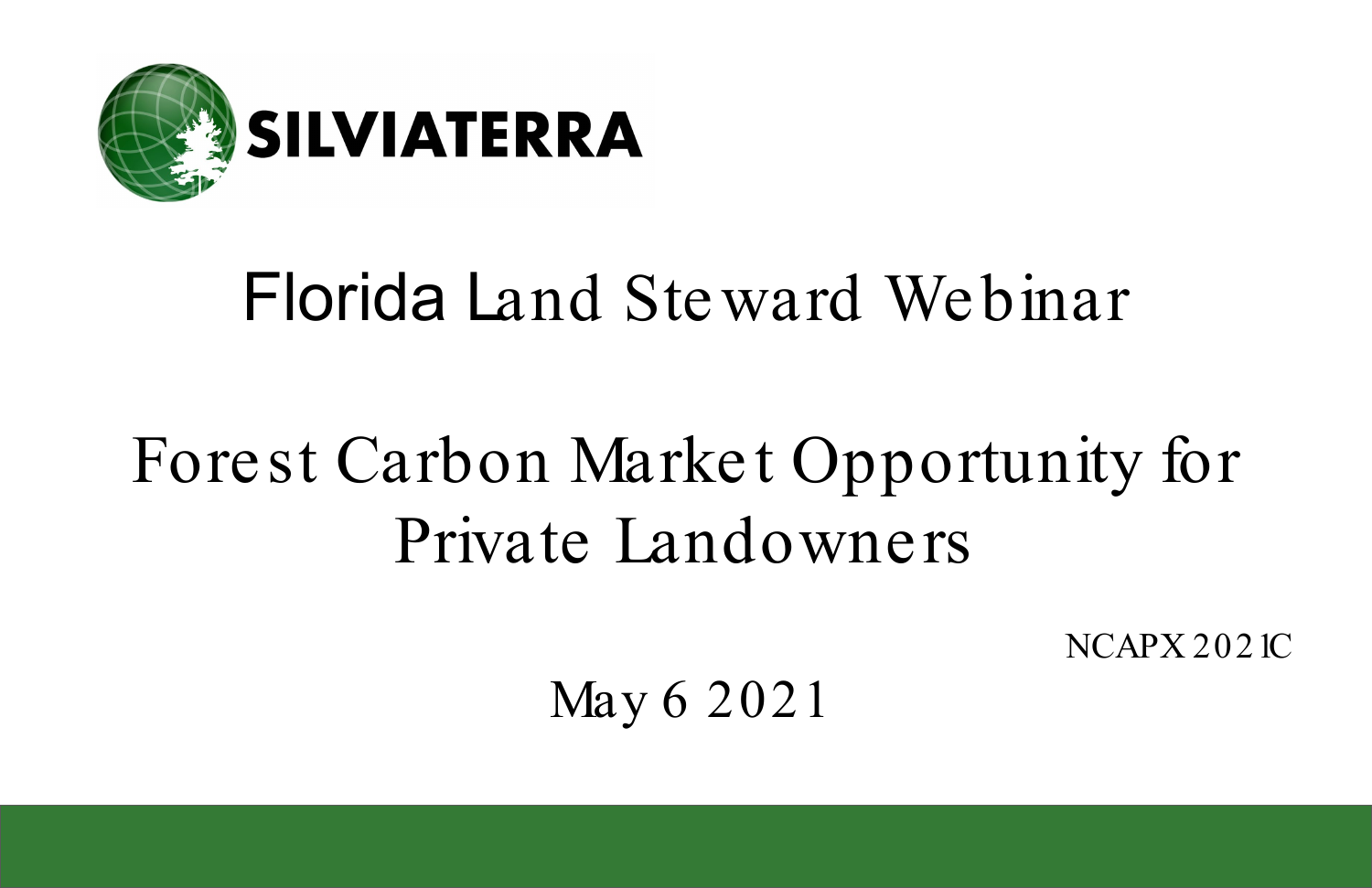### Forest Landowners in Florida

### Forest Landowners Association and Florida Forest Service:

- 11 million acres private forests
- Growth is 2 x wood harvested
- Private forests capture emissions of 1.8 million cars annually
- \$25B impact on Florida economy
- Forestry supports  $124,000$  jobs

Carbon Forestry Projects:

- Began in early 1990s
- Some early failures and some early success
- Bottom line  $-50\%$  of dry weight of wood is carbon
- Forest landowners can be paid for carbon capture in standing trees as this will reduce some impacts from climate change

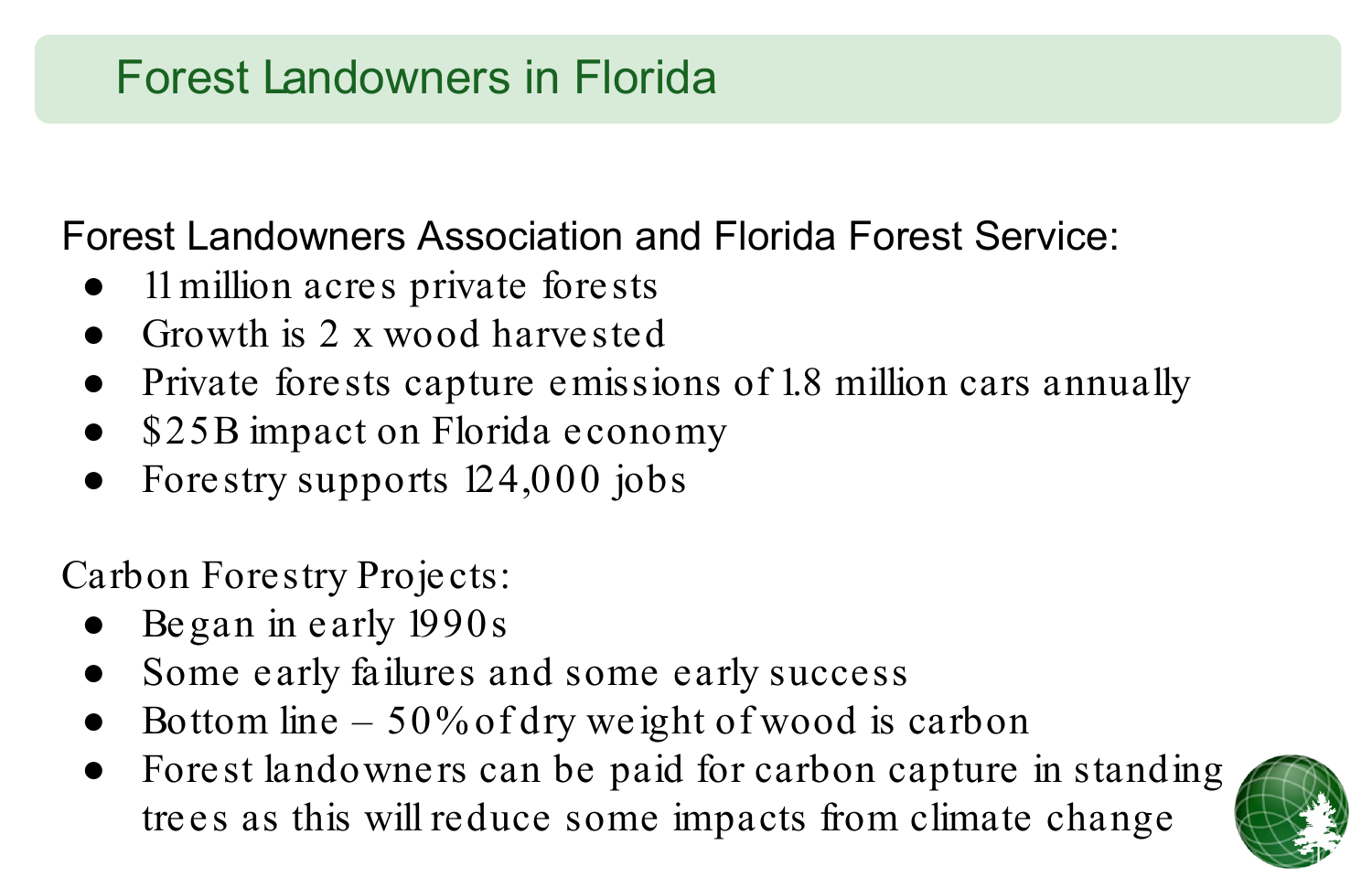## Natural Climate Solutions

Current forest carbon efforts:

- California Air Resource Board (CARB)
- Afforestation and reforestation (AFF & TNC)
- Wood based construction lumber, CLT, mass timber
- Reduced impact logging
- Reduction in deforestation REDD+
- Harvest deferral

Future natural climate solutions:

- Water quality and quantity
- Forest health
- Wildlife habitat
- $\bullet$  Reduction in fire risk
- Endangered species habitats
- Invasive species

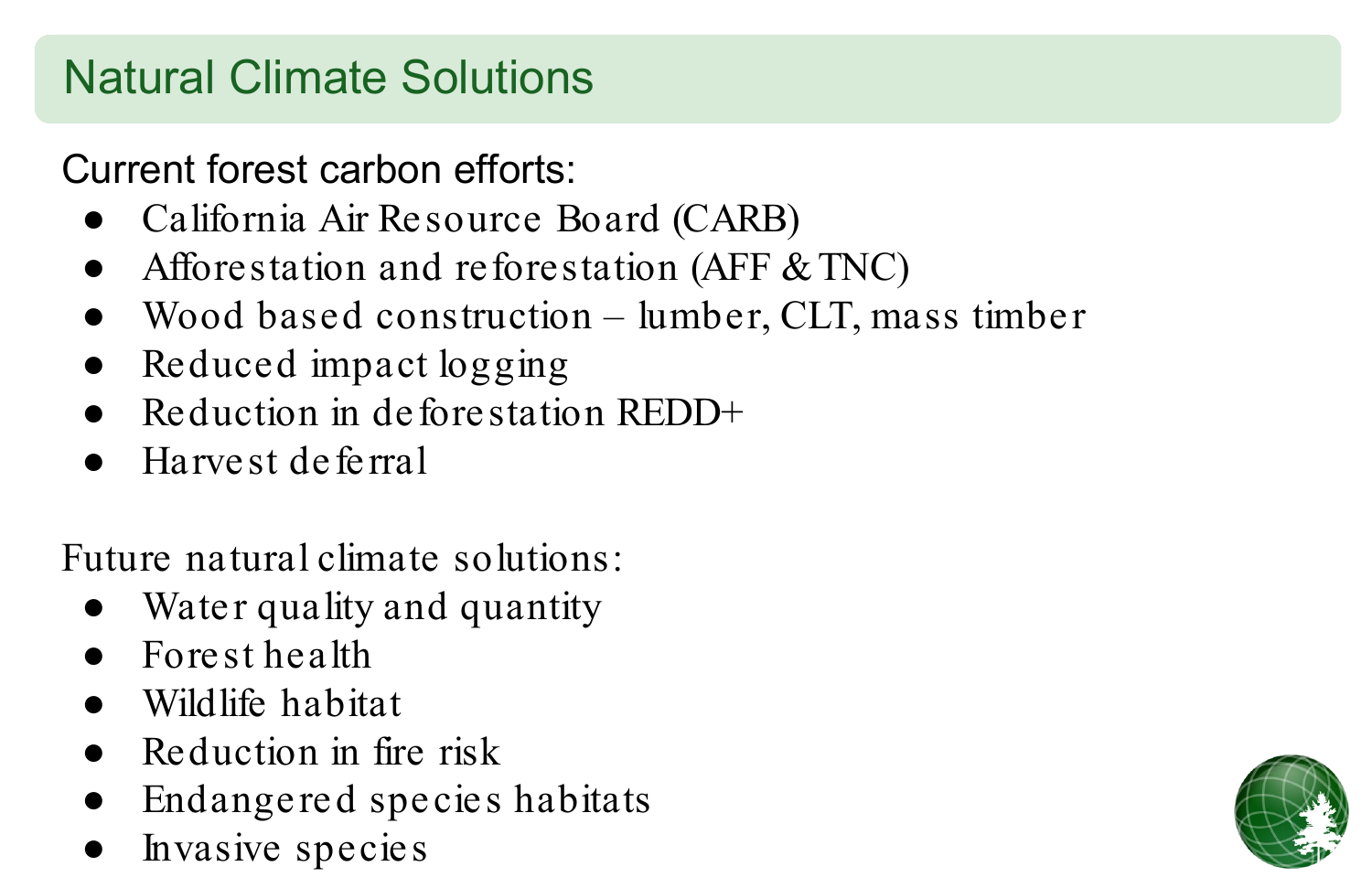### **Definitions**

Additionality : Business as usual (BAU) does not create real climate impact. Forest carbon capture above BAU is the additional in additionality.

Leakage: This occurs when harvesting activity is "leaking" from areas of restricted harvesting onto surrounding forests. The solution to leakage is to provide every land owner and every acre with access to forest carbon programs.

Permanence: We use the term durable which is an impact that lasts as long as the purchaser chooses. One ton of carbon captured for 100 years has same climate impact as 17 tons captured for one year. Doing more sooner is  $>$  doing less later.

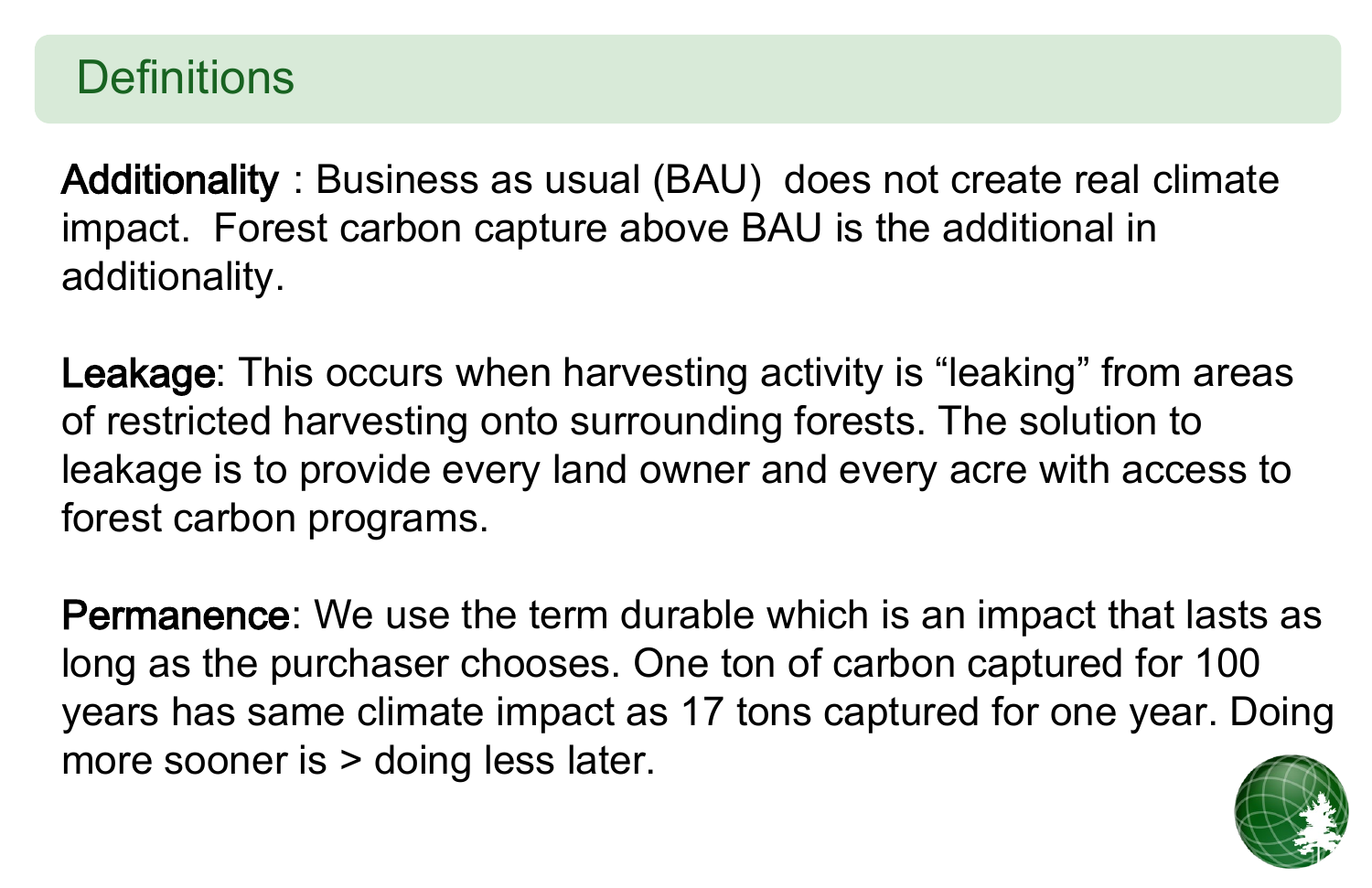# Forest carbon buyers requirements

Immediate:

- Little delay between action and impact
- Climate impact in this decade
- Attainment of durable impact
- Support local communities

Scalable:

- Ecological capacity
- Low barrier to participation for all landowners
- Empower landowners with small holdings

Efficient:

- Low present cost to present benefit
- Finds lowest cost carbon on landscape

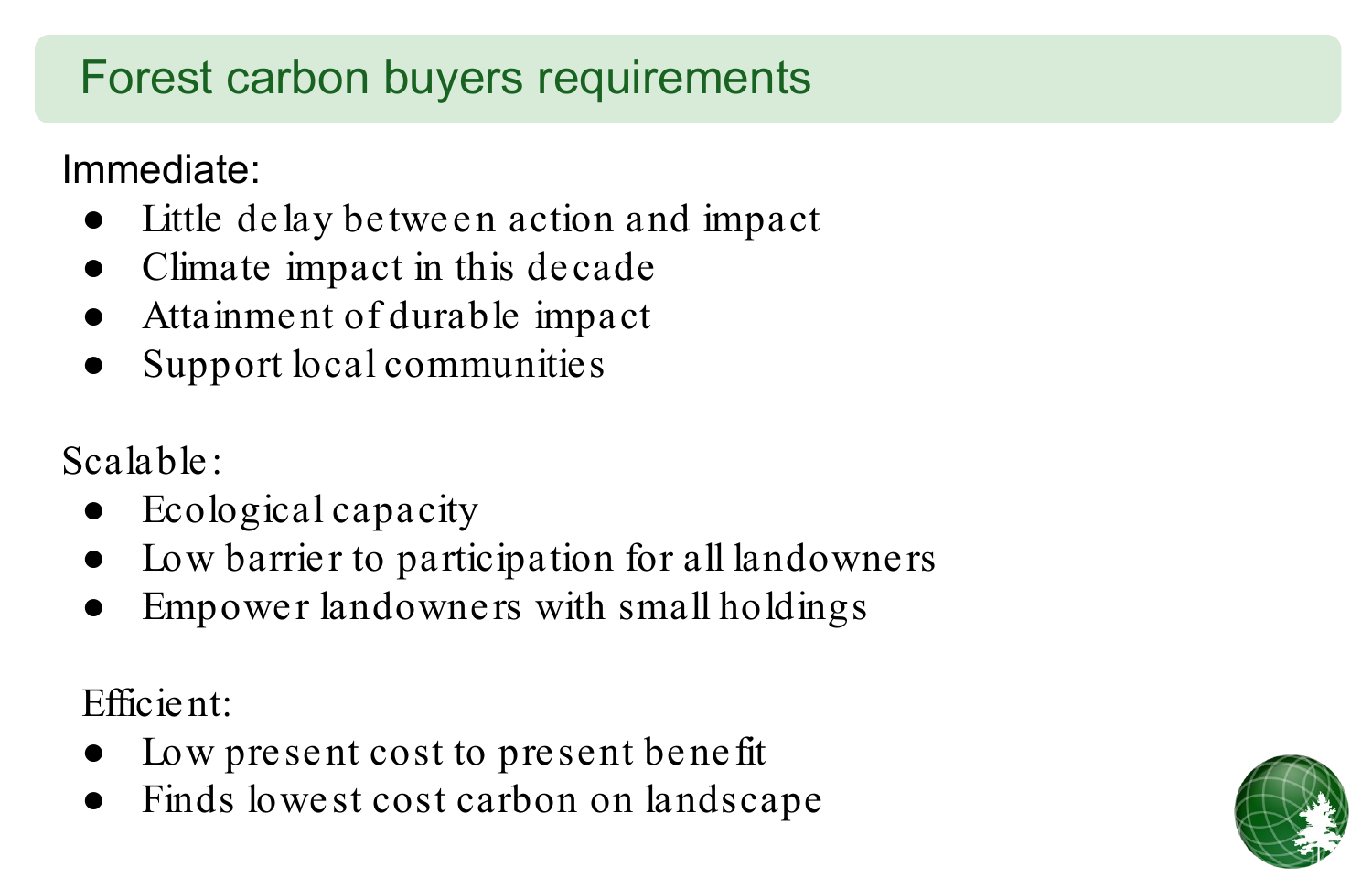

# The Natural Capital Exchange (NCAPX)

NCAPX 2021C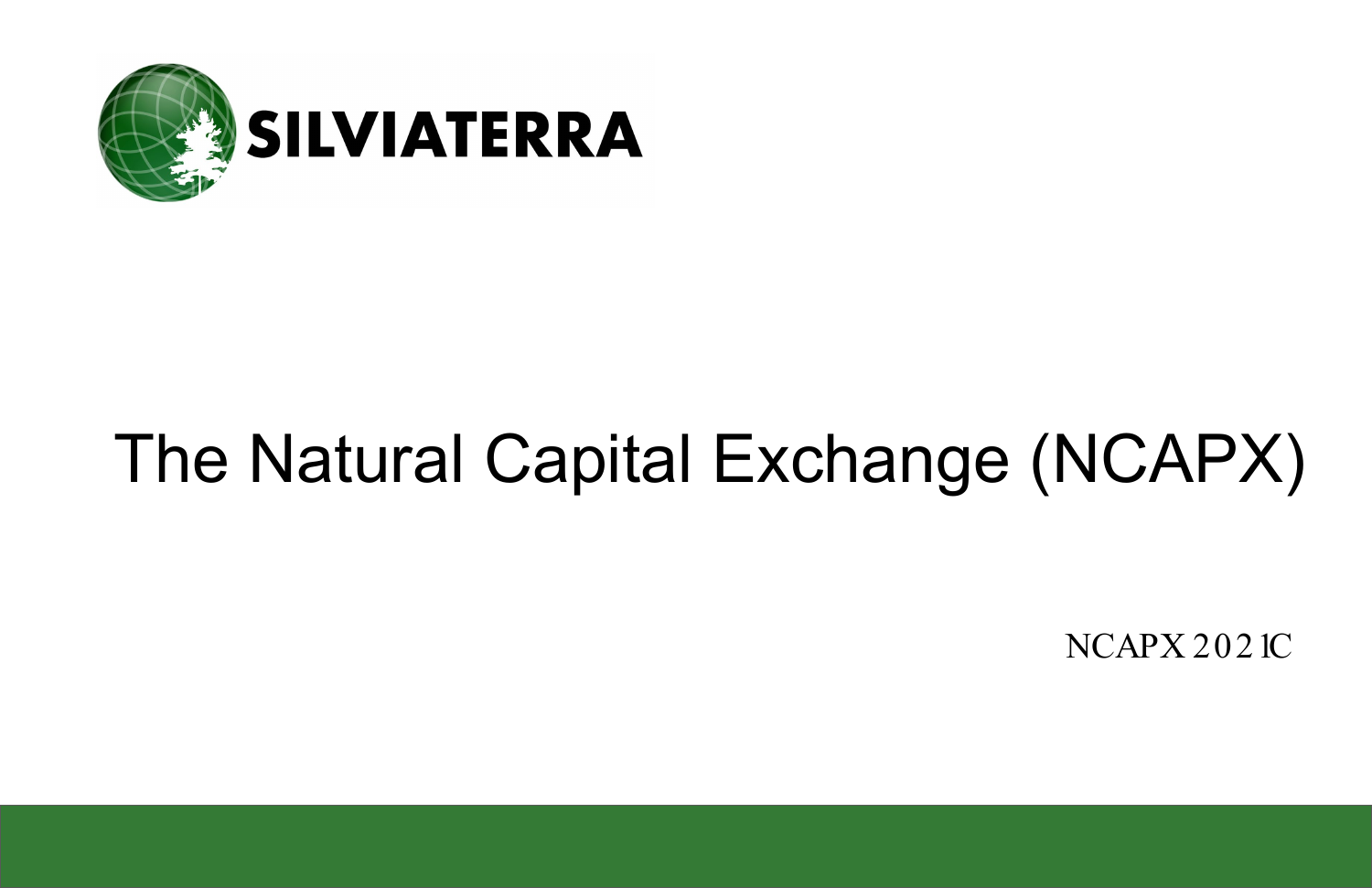### Agenda

### Overview:

- The story of SilviaTerra
- Natural Capital Exchange (NCAPX)
- What makes NCAPX unique?

### Frequently asked questions:

- How much might a landowner get paid?
- What are length and obligations of contract?
- Other FAQs

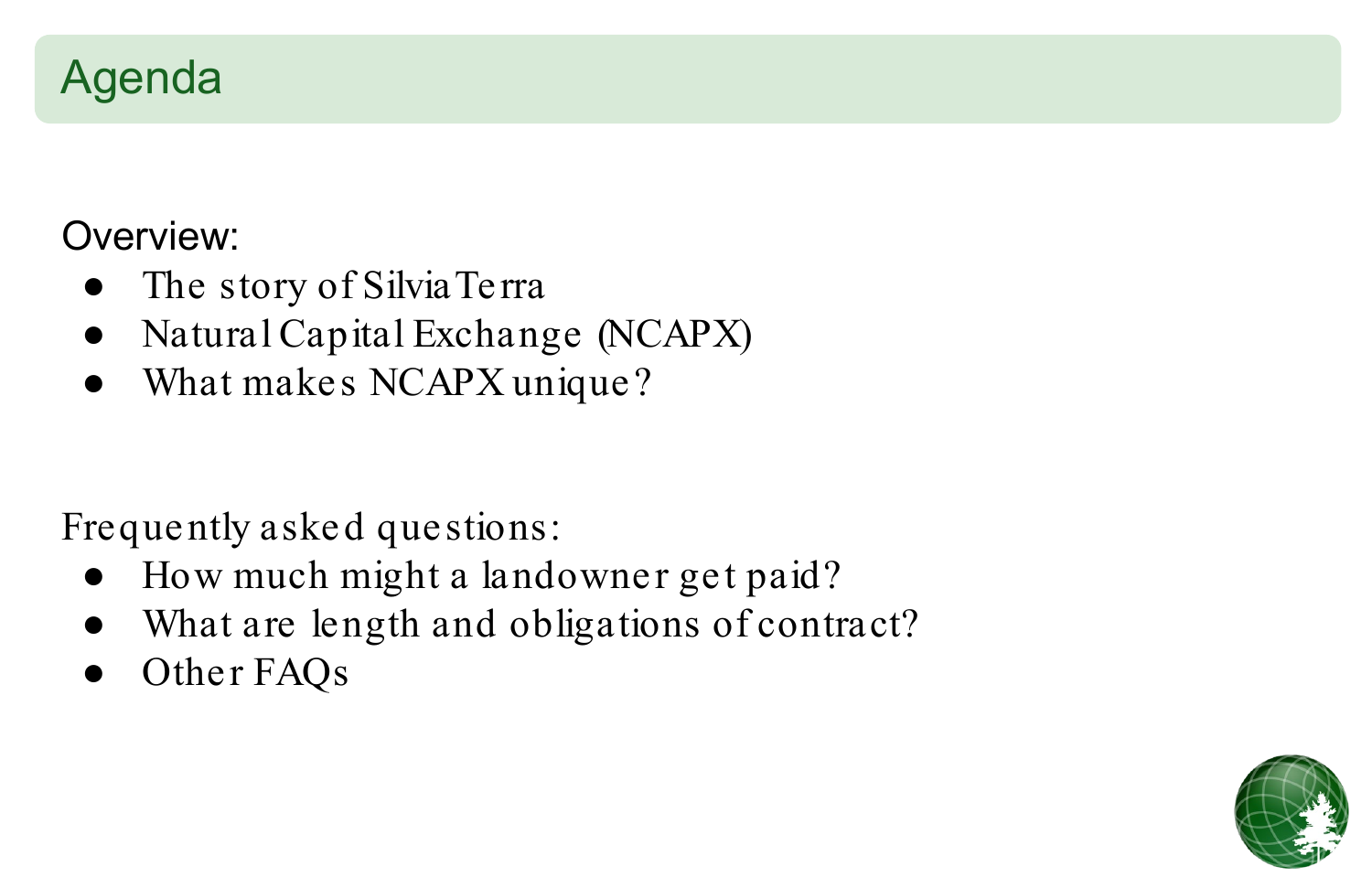### The story of SilviaTerra

- Co-founded in 2010 by Zack Parisa and Max Nova at Yale School of Forestry.
- Initial emphasis on "precision forestry" to help large landowners improve forest management.
- In 2018 we partnered with Microsoft to develop Basemap, the first ever high resolution map of the contiguous US.
- Basemap is updated annually. We measure every acre every year



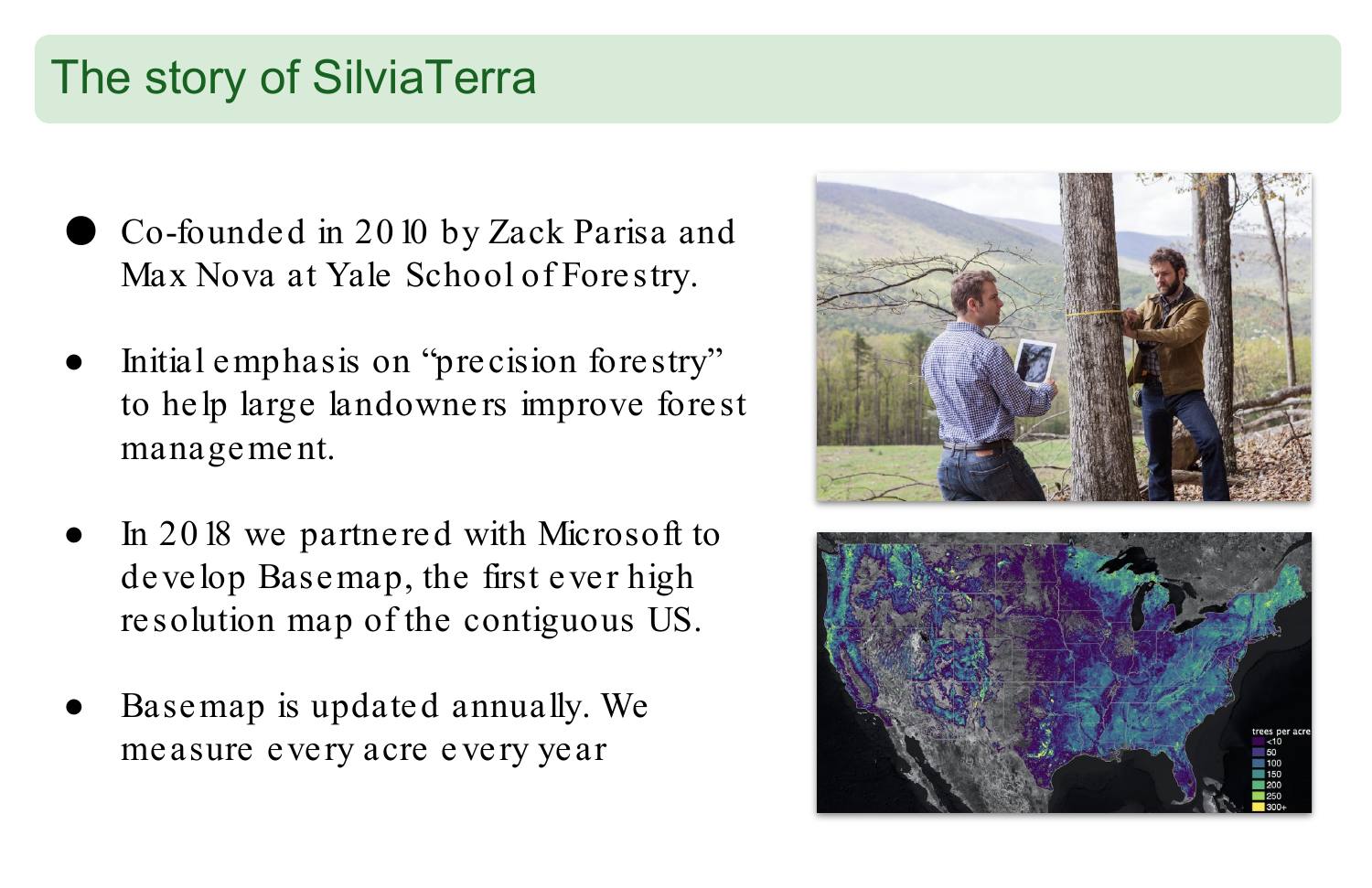## Natural Capital Exchange (NCAPX)

- Our long-term goal is to create a market for **all** landowners to be paid for all of the natural capital on their land. We're starting in 2021 with forest carbon. We will facilitate quarterly cycles.
- Leveraging Basemap and additional datasets to assess the business-as-usual (BAU) harvest activity baseline for a property. Landowners are selling a commitment to defer timber harvest
- Buyers are paying for carbon offsets that are generated harvest  $deferral.$  Deferred harvest = retained carbon on the landscape
- Successful pilot program in Pennsylvania in  $2019/2020$ , now operating in 16 states and will be in all of the contiguous states by end of 2021

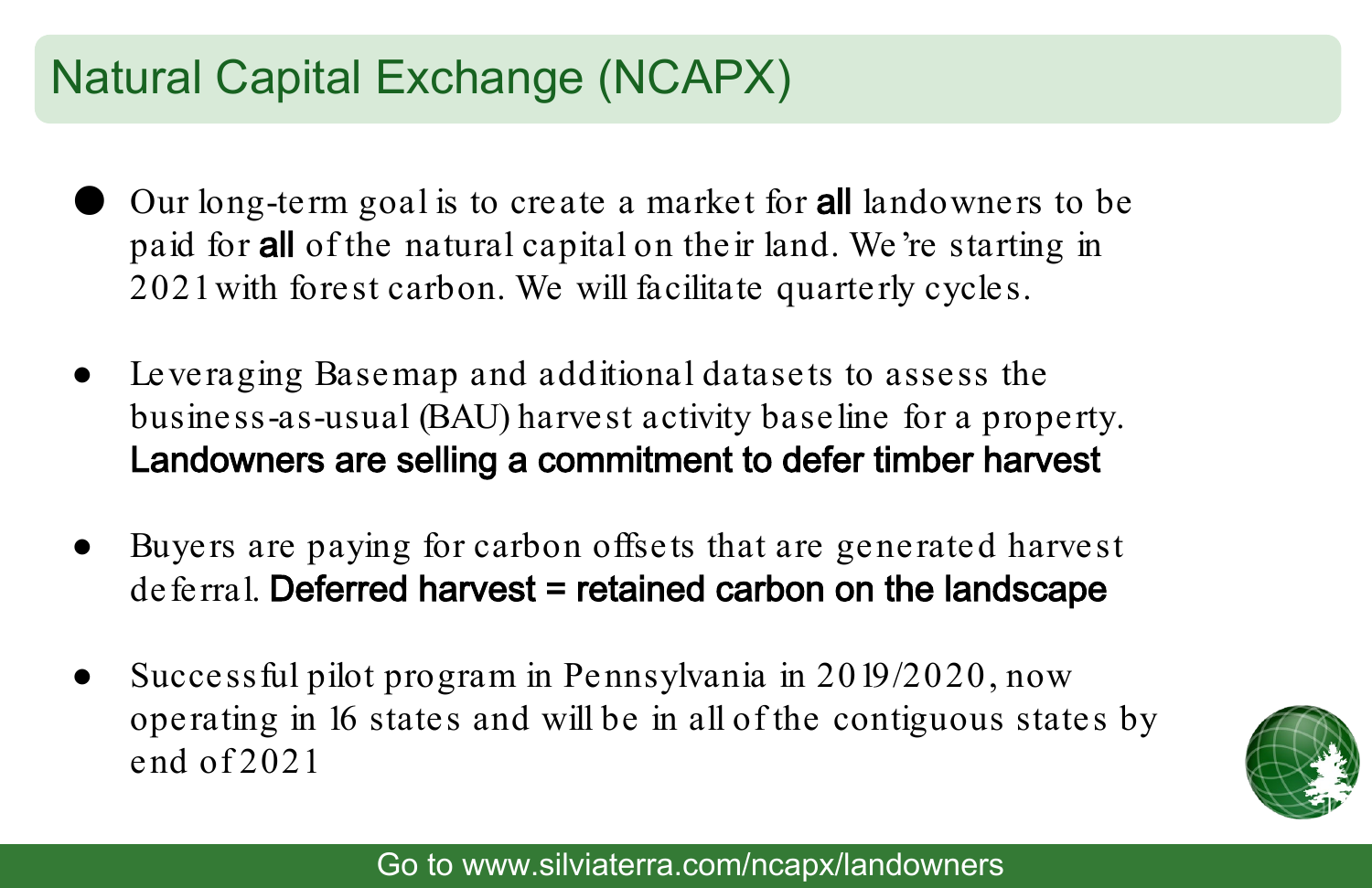### What makes NCAPX unique?

# $\overline{\mathbf{v}}$





1-year terms

No fees for landowners to participate

No acreage minimums



Go to www.silviaterra.com/ncapx/landowners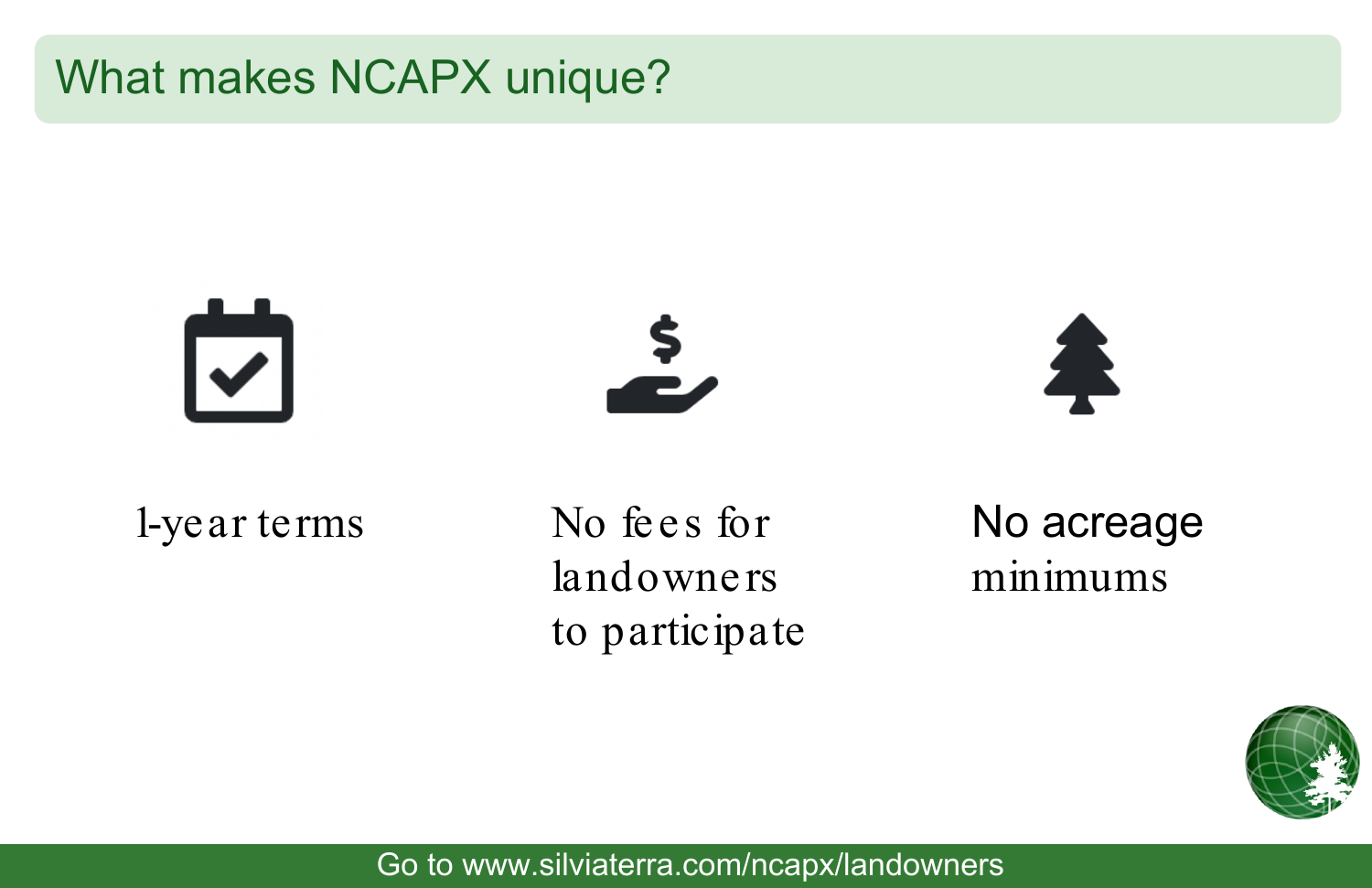### How does NCAPX actually work?

- 1. The forest landowner submits information for all of the property under their ownership. This is free and zero-commitment
- 1. SilviaTerra remotely assesses the harvest risk across all acres on that property and returns an "eligible carbon volume" to the landowner
- 1. Landowner determines how much harvest they are willing to defer in order to retain some or all of the eligible carbon on their property, and at what price. "Bids" are submitte d with the NCAPX Seller Agreement
- 1. SilviaTerra matches bids with buyers and returns counter-signed NCAPX Seller Agreement to landowner. 1-year deferral period begins.
- 1. At end of deferral period, SilviaTerra verifies deferral commitments were made and pays landowners per the Seller Agreement bids Go to www.silviaterra.com/ncapx/landowners

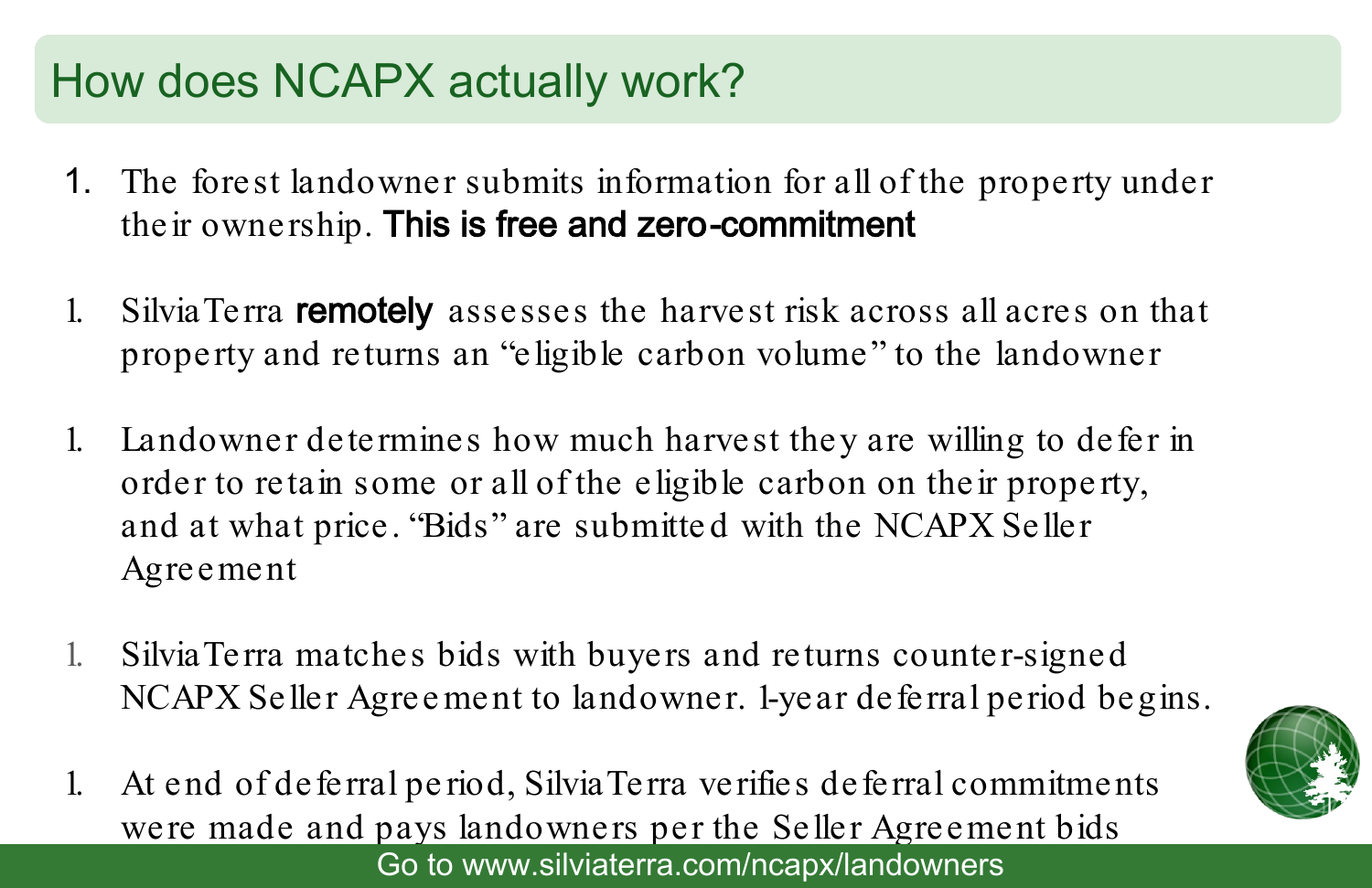### **Natural Capital Exchange**

enrolled acres by county, March 2021

**Enrolled eligible** acres by county  $0 - 100$ 100-500 500-1,000 1,000-3,000 3,000-10,000

2021B is the largest forest carbon project ever in the US by acreage. 119 landowners and 1.17M acres under contract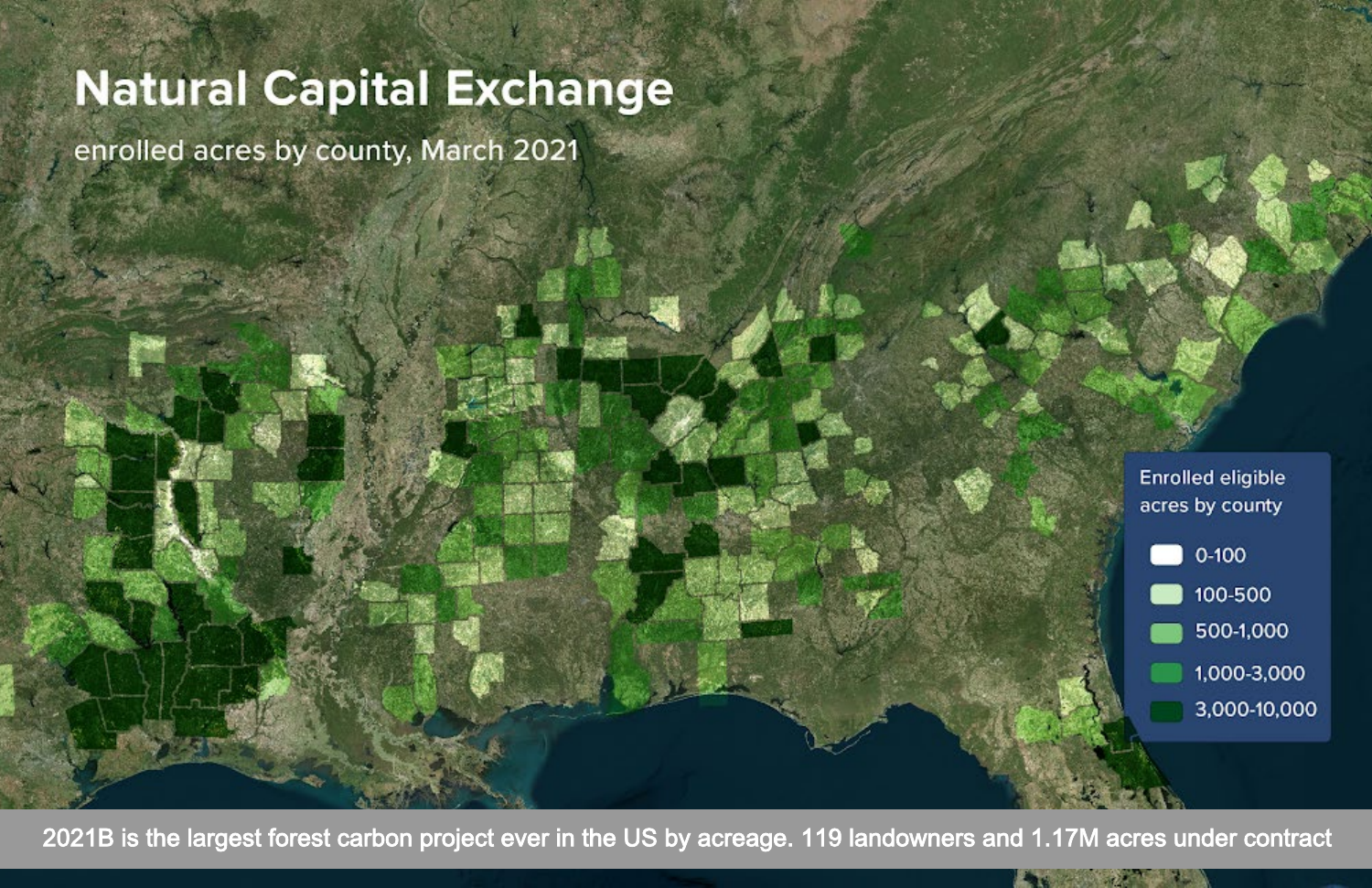# Update on NCAPX 21B

Forest carbon supply

- US\$17 per harvest deferral credit (HDC) or about one truck load of 25 green tons
- Molpus enrolled 468,000 acres (WSJ April 20, 2021)
- Smallest participant was 37 acres
- $42\%$  of properties under 500 acres
- Payments after one year to NIPFs range from \$85 to  $\textdegree$ \$25,000

Buyers of harvest deferral credits (WSJ April 20, 2021)

- Microsoft Inc. purchased  $200,000$  HDC
- Royal Dutch Shell PLC
- South Pole

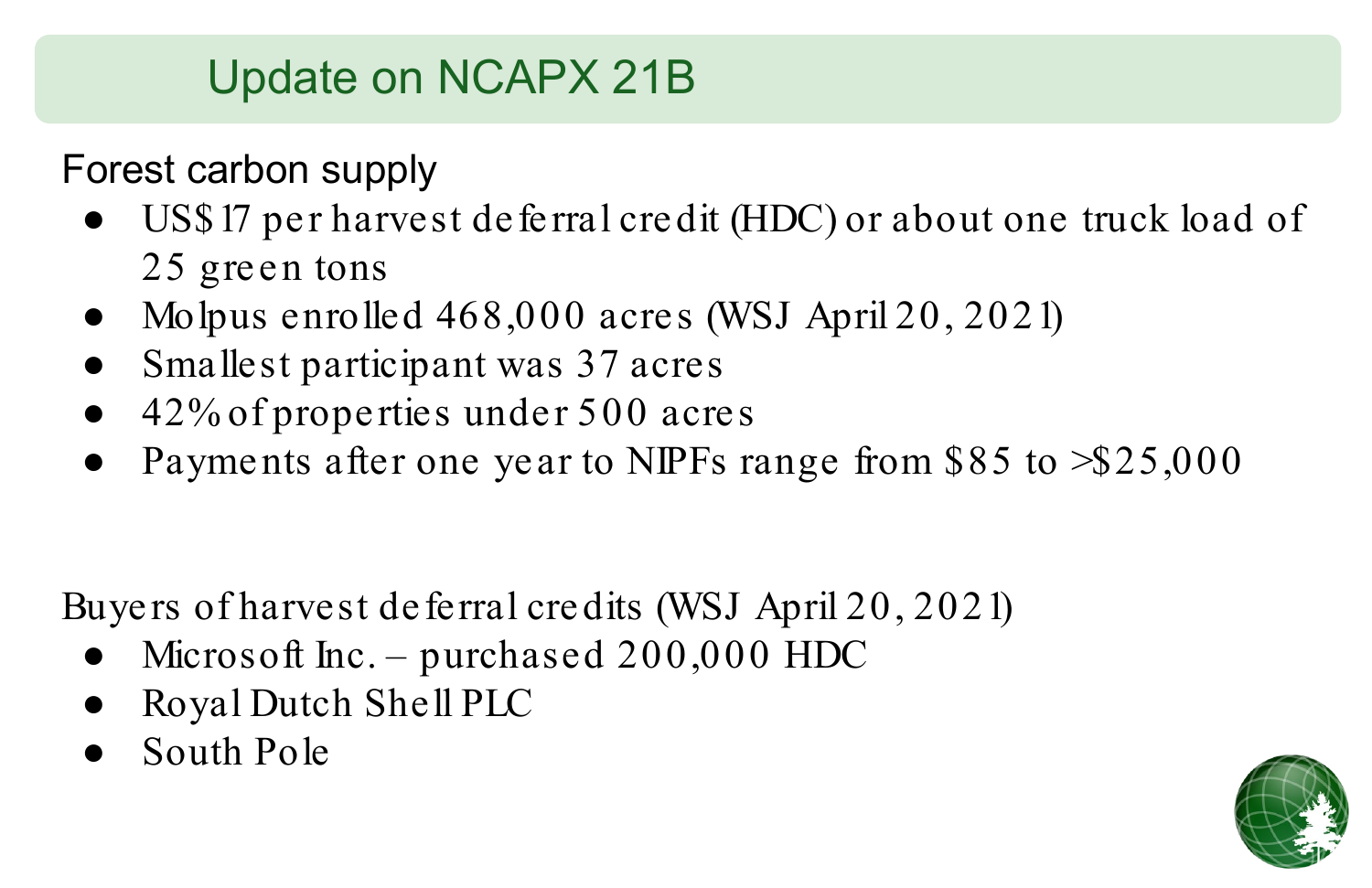### How does a landowner enroll?

- 1. Eligible landowners should visit **[ncapx.silviaterra.com](http://ncapx.silviaterra.com)** and create their free landowner account
- 1. Landowners will be asked to provide basic contact information and basic property information
- 1. Landowners submit boundaries for **all** of the property under their ownership, review enrollment documents, and submit their request for eligible carbon assessment.
- 1. Eligibility Reports will be delivered weekly from April 17 through June 1. Assessment is entirely remote and no management plans are required.

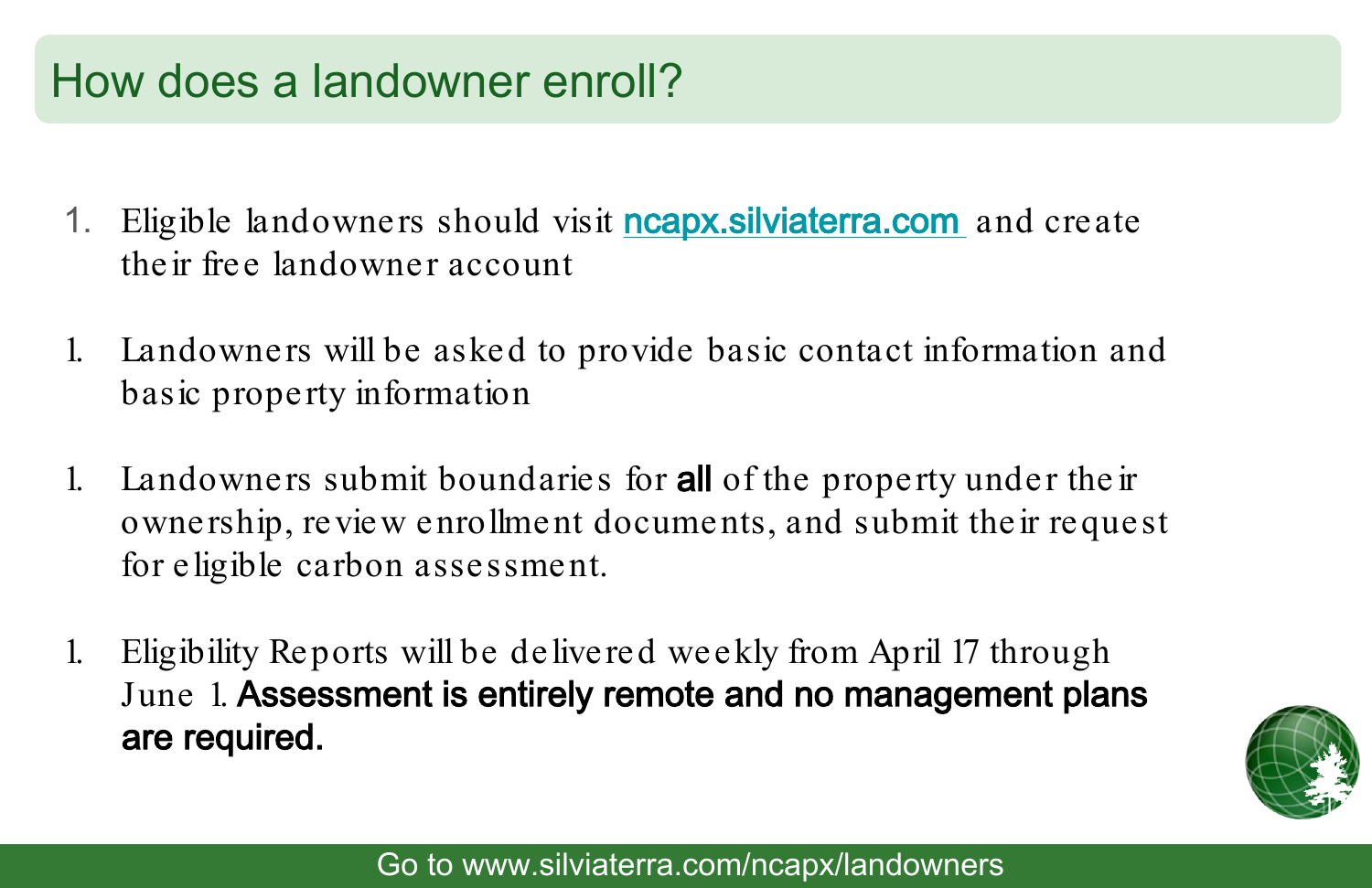Today: Landowners are able to submit properties and enroll

April 13th: The first batch of Eligibility Reports were sent to landowners. Reports will be delivered every Thursday through June 4th

June 1st: Enrollment closes for NCAPX 2021C

June 7th: Bid submissions are due

Week of June 7th: SilviaTerra matches buyers with sellers

July 1st: Harvest deferral period begins for participating landowners

June-July, 2022: SilviaTerra verifies and pays landowner + affiliates



Go to www.silviaterra.com/ncapx/landowners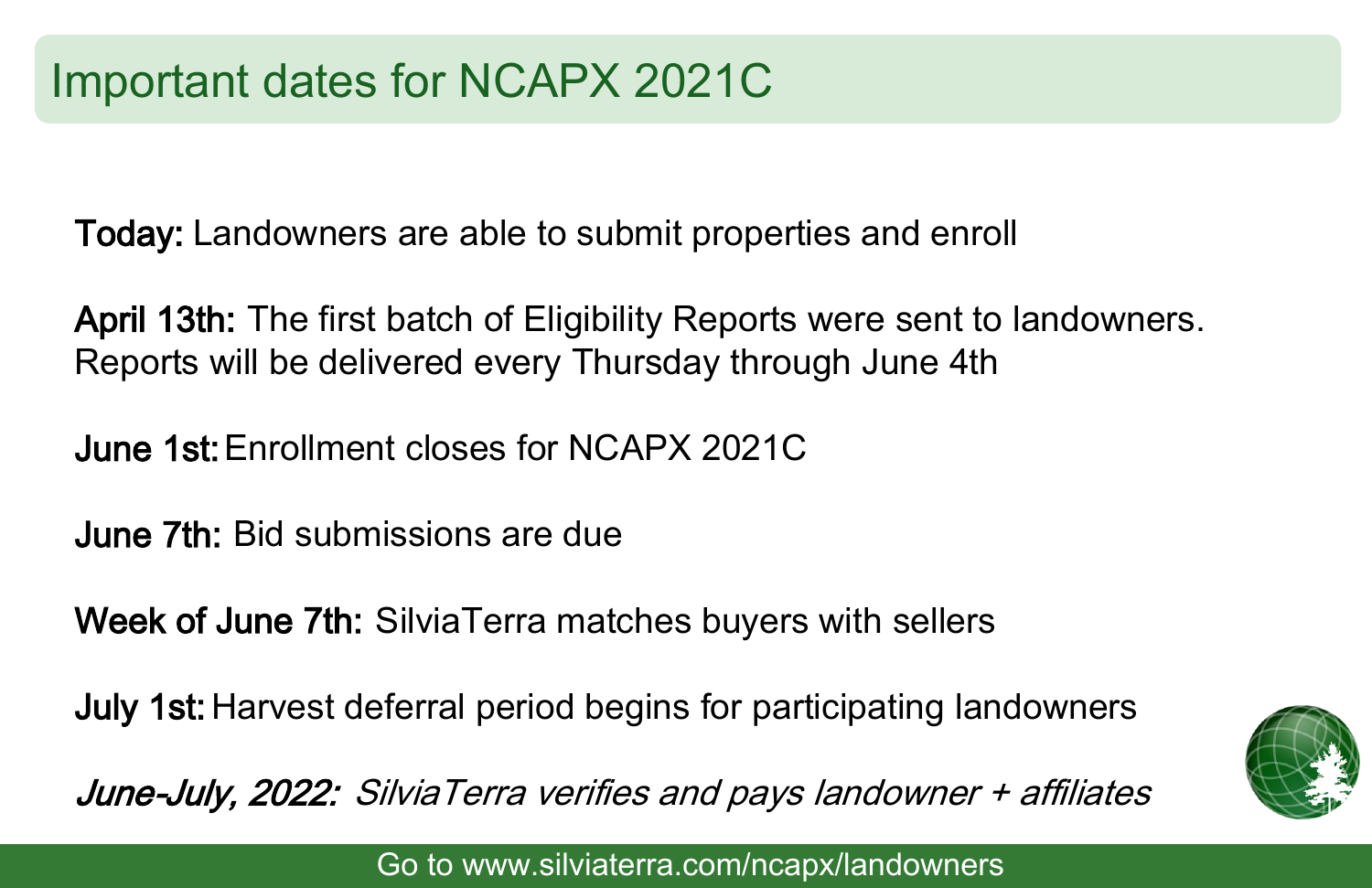### Frequently asked questions

### How much will a landowner get paid per acre?

This is difficult to know without a landowner submitting their property information. Many factors influence financial potential, including:

- Rotation age, species mix, and historical harvest activity
- Local timber economics
- Other commitments (ex. conservation easements)

Submitting property information and requesting an eligible carbon assessment is free and no commitment. Eligibility reports will be delivered weekly. This is the fastest way to get an accurate estimate.

In 21B, landowners with merchantable timber will be paid \$15 to \$70 per acre on eligible acres at the end of the contract.

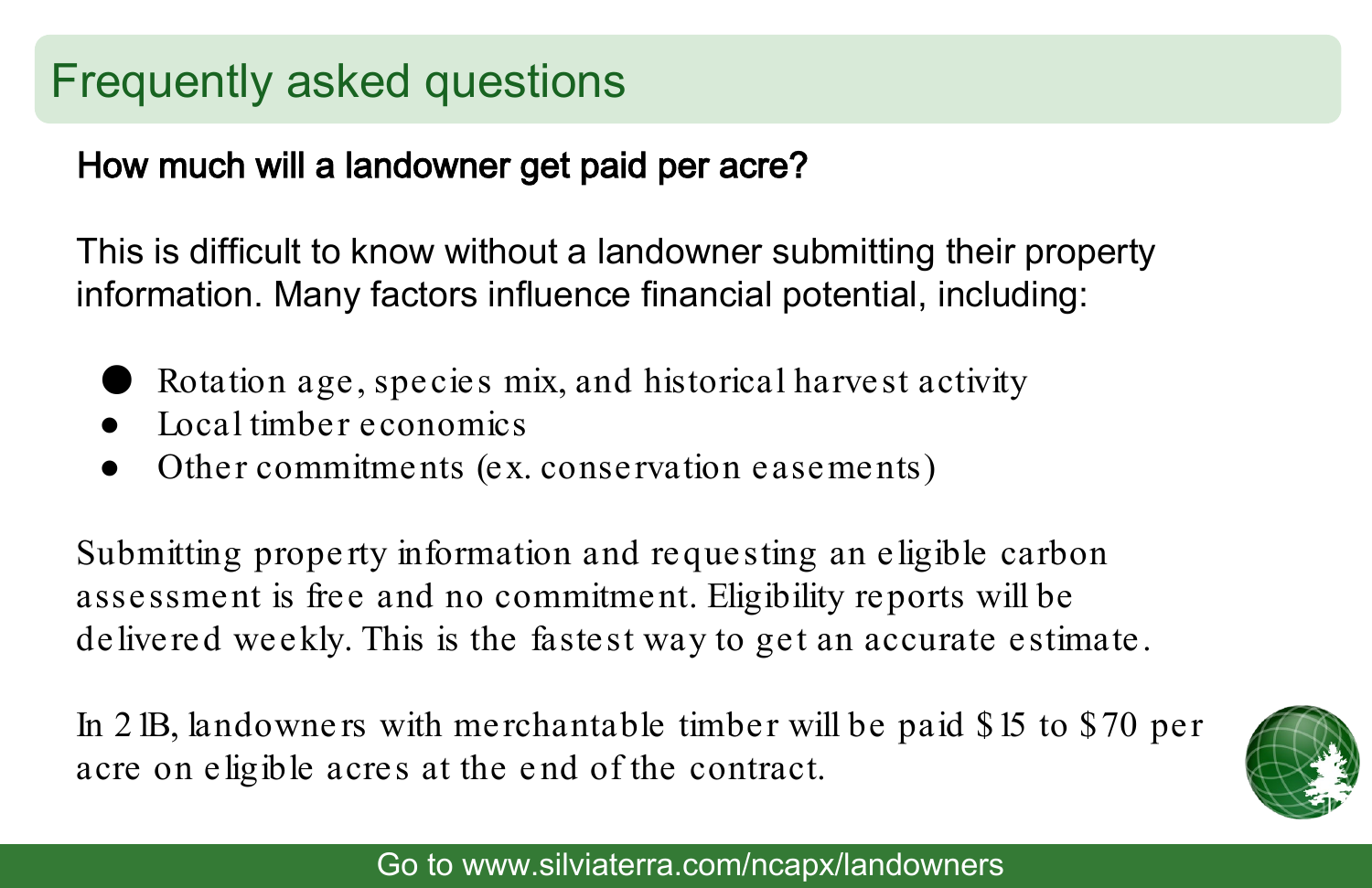### How much should a landowner charge for their deferral credits?

- By completing a bid in the NCAPX Seller Agreement, landowners choose the prices at which they are willing to supply carbon to the market. The bid submission form allows for bids between \$1-\$30
- Landowners can choose to submit multiple volume  $+$  price pairings when completing the Seller Agreement. Only one pairing will be accepted. Sold HDCs represent a commitment to reduce harvest below the BAU scenario
- Research papers from Mississippi State University can help provide guidance to landowners on what they should bid based on various scenarios. This guidance will be provided closer to the June 1 bid submission date.

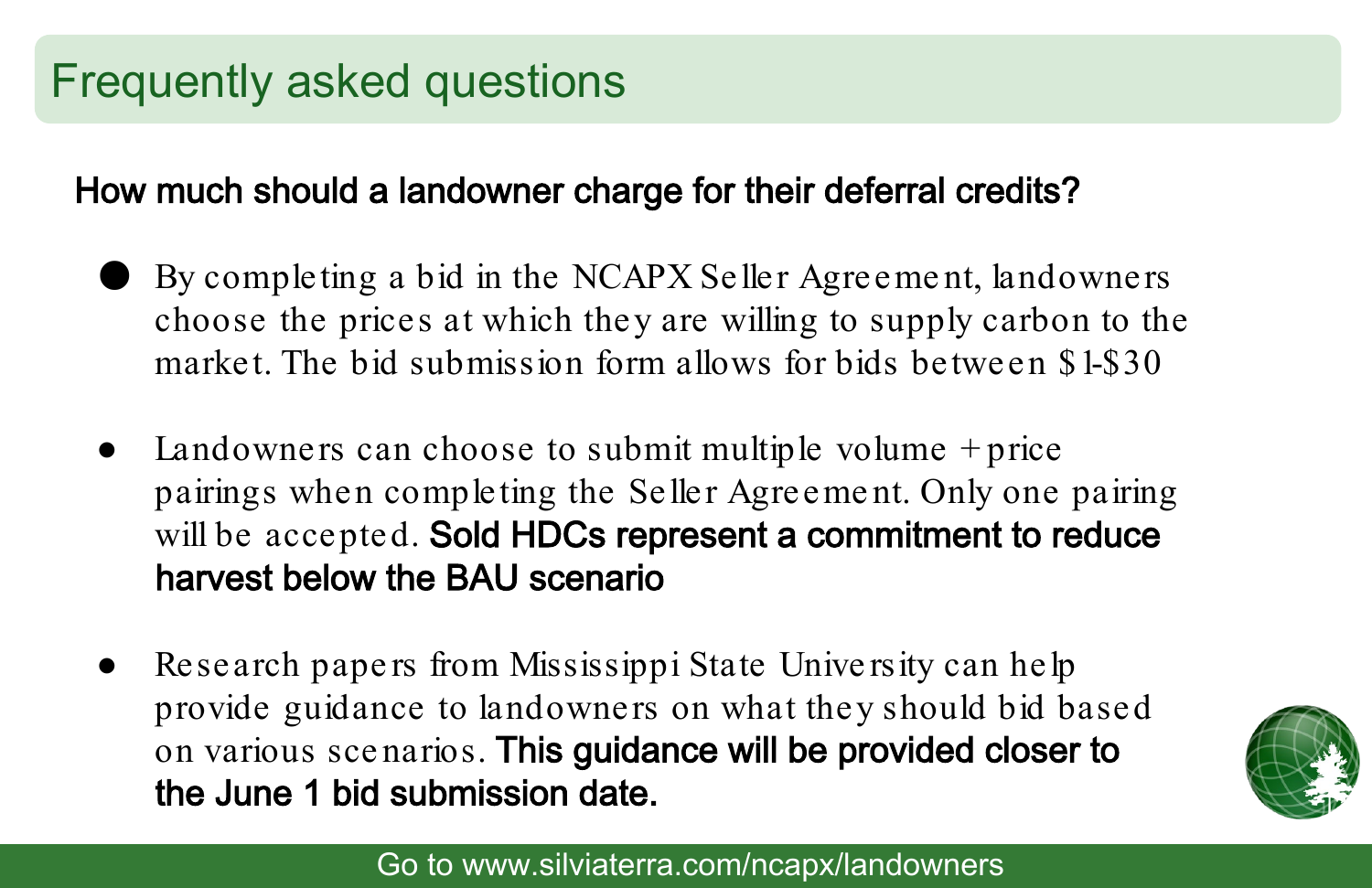### Frequently asked questions

### Who are the buyers?

- Strong demand from Fortune 100 and Fortune 500 companies with big sustainability targets
- US-based firms, voluntary market
- Microsoft has announced major commitment for 2021C
- Certification is important next step, on track with Verra Carbon Standard

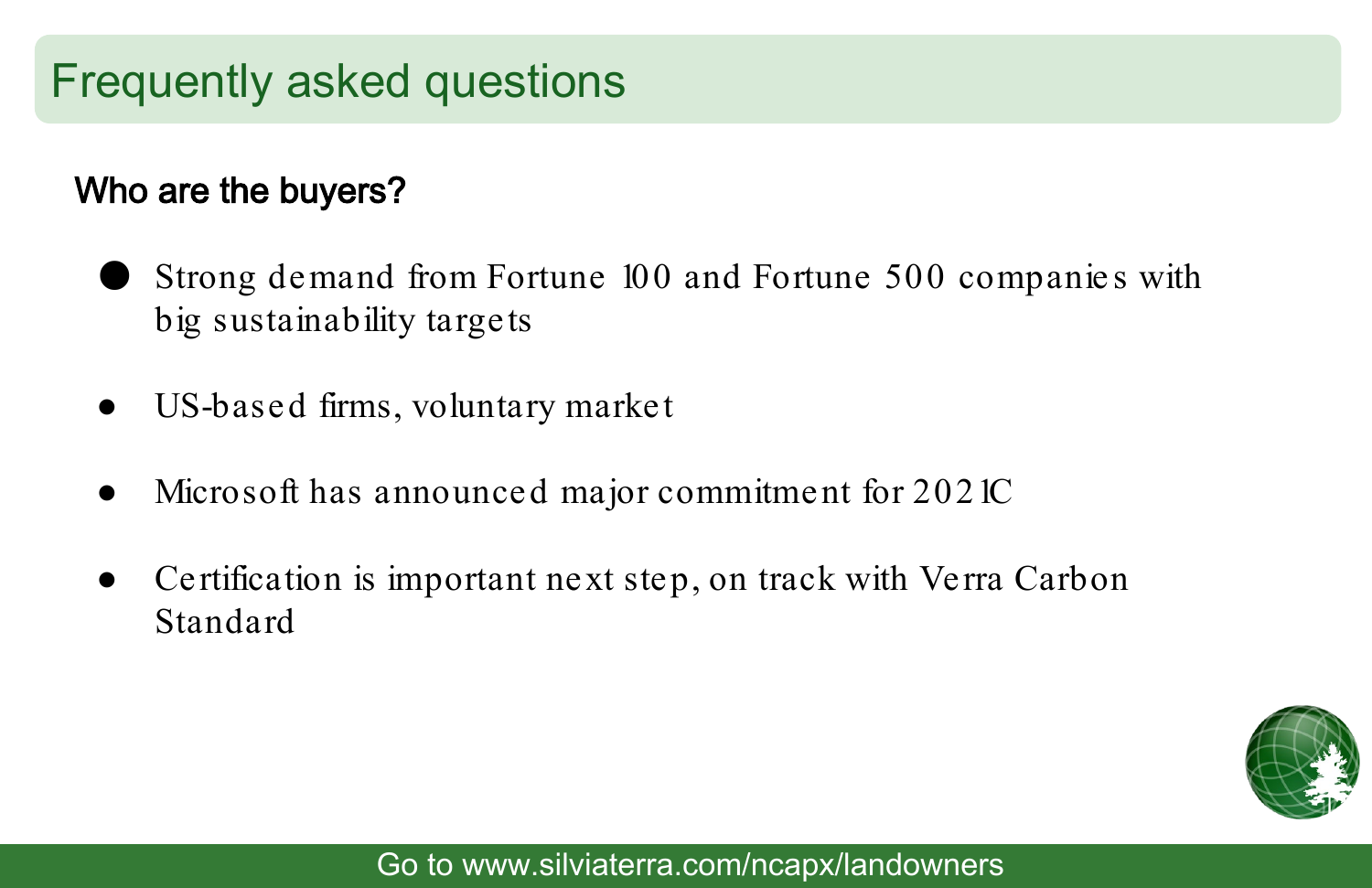### Frequently asked questions

#### How does the program handle natural disasters?

- If a natural disturbance occurs during the one-year performance period and this results in a landowner not meeting their deferral commitments, no payments would be made for the associated HDCs.
- Landowners **will not** be penalized further and will not be barred from future participation in NCAPX cycles